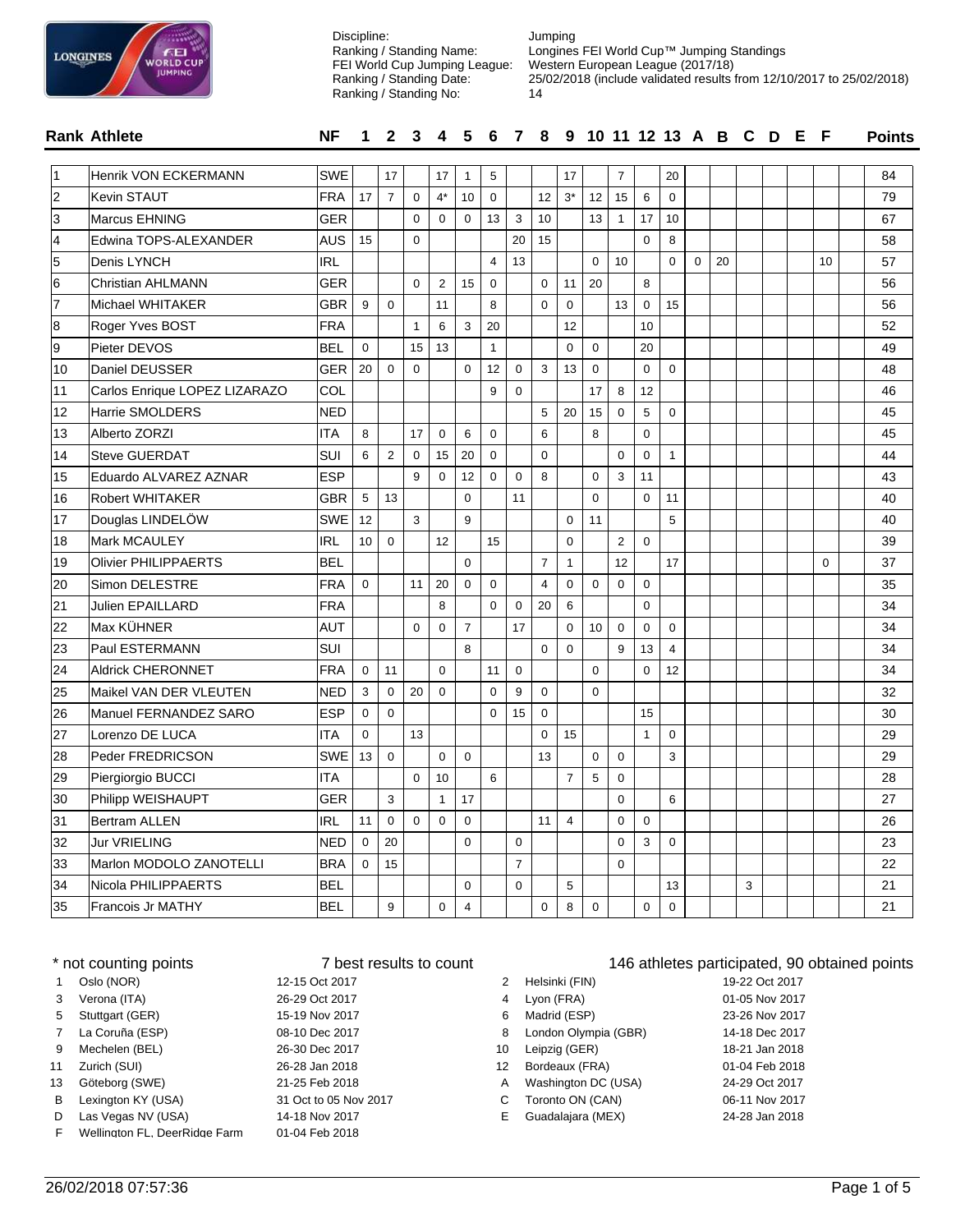

| <b>LONGINES</b> | ÆЕ<br><b>WORLD CUP</b><br><b>JUMPING</b> |            | Discipline: |                | Ranking / Standing Name:<br>FEI World Cup Jumping League:<br>Ranking / Standing Date:<br>Ranking / Standing No: |        |        | Jumping<br>14 |          | Longines FEI World Cup™ Jumping Standings<br>Western European League (2017/18) |          |        |   |    |    |  | 25/02/2018 (include validated results from 12/10/2017 to 25/02/2018) |
|-----------------|------------------------------------------|------------|-------------|----------------|-----------------------------------------------------------------------------------------------------------------|--------|--------|---------------|----------|--------------------------------------------------------------------------------|----------|--------|---|----|----|--|----------------------------------------------------------------------|
|                 | Rank Athlete                             | NF.        |             |                |                                                                                                                 |        |        |               |          | 1 2 3 4 5 6 7 8 9 10 11 12 13 A B C D E F                                      |          |        |   |    |    |  | <b>Points</b>                                                        |
|                 |                                          |            |             |                |                                                                                                                 |        |        |               |          |                                                                                |          |        |   |    |    |  |                                                                      |
| 36              | Stephanie HOLMÉN                         | <b>SWE</b> |             |                |                                                                                                                 |        |        |               |          | $\Omega$                                                                       | 20       |        | 0 |    |    |  | 20                                                                   |
| 37              | Niels BRUYNSEELS                         | <b>BEL</b> |             | $\overline{2}$ |                                                                                                                 |        | 17     |               | $\Omega$ |                                                                                | $\Omega$ |        |   |    |    |  | 20                                                                   |
| 38              | <b>Emily MOFFITT</b>                     | <b>GBR</b> |             |                |                                                                                                                 |        |        |               |          |                                                                                |          |        |   | 10 | 10 |  | 20                                                                   |
| 39              | <b>Pius SCHWIZER</b>                     | ISUI       |             |                |                                                                                                                 |        |        |               |          |                                                                                | 17       |        |   |    |    |  | 17                                                                   |
| 39              | <b>Scott BRASH</b>                       | <b>GBR</b> |             |                |                                                                                                                 |        |        | 17            |          |                                                                                |          | 0      |   |    |    |  | 17                                                                   |
| <b>A</b>        | $\bigcap$ ITANIEM                        | limi.      |             |                |                                                                                                                 | $\sim$ | $\sim$ |               |          | $\sim$                                                                         |          | $\sim$ |   |    |    |  | $\rightarrow$                                                        |

| 39 | <b>Scott BRASH</b>           | <b>GBR</b> |                |             |                |                |                |                |             | 17          |             |                |             | $\mathbf 0$    |                |   |   |                | 17             |
|----|------------------------------|------------|----------------|-------------|----------------|----------------|----------------|----------------|-------------|-------------|-------------|----------------|-------------|----------------|----------------|---|---|----------------|----------------|
| 41 | Cameron HANLEY               | <b>IRL</b> |                |             |                |                | $\mathbf 0$    | $\overline{2}$ |             |             |             | 6              |             | 9              |                |   |   |                | 17             |
| 42 | Felix HASSMANN               | <b>GER</b> |                | 12          |                |                | $\mathbf 0$    |                | $\mathbf 0$ |             | $\mathbf 0$ | $\mathbf 0$    |             | $\overline{4}$ |                |   |   |                | 16             |
| 43 | Danielle GOLDSTEIN           | <b>ISR</b> |                |             |                |                |                |                |             |             | $\mathbf 0$ |                |             |                |                |   |   | 13             | 13             |
| 43 | Simone BLUM                  | <b>GER</b> |                |             |                |                | 13             |                |             |             |             |                |             |                |                |   |   |                | 13             |
| 45 | Sergio ALVAREZ MOYA          | <b>ESP</b> |                |             | 4              | 9              |                | 0              | $\mathbf 0$ |             |             |                |             |                |                |   |   |                | 13             |
| 46 | Christian RHOMBERG           | AUT        | $\overline{7}$ | 6           |                |                |                |                |             | $\Omega$    |             | 0              |             |                |                |   |   |                | 13             |
| 47 | Sameh EL DAHAN               | EGY        |                |             |                |                |                |                | 12          |             |             |                | $\Omega$    |                |                |   |   |                | 12             |
| 47 | Janika SPRUNGER              | SUI        |                |             | 12             |                |                | $\mathbf 0$    |             |             |             |                | $\mathbf 0$ |                |                |   |   |                | 12             |
| 49 | Hans-Dieter DREHER           | <b>GER</b> |                |             |                |                |                |                |             |             |             | $\mathbf{1}$   | 11          |                |                |   |   |                | 12             |
| 50 | <b>Julio ARIAS</b>           | <b>ESP</b> |                |             |                |                |                | 3              | $\mathbf 0$ |             | 9           |                | $\Omega$    |                |                |   |   |                | 12             |
| 50 | Luciana DINIZ                | <b>POR</b> |                |             |                | 3              | $\Omega$       |                |             |             |             |                | $\Omega$    |                | 9              |   |   |                | 12             |
| 52 | Lauren HOUGH                 | USA        |                |             |                | 5              |                |                |             |             |             |                |             |                |                |   |   | $\overline{7}$ | 12             |
| 52 | Evelina TOVEK                | <b>SWE</b> |                | 5           |                |                |                |                |             |             |             |                |             |                | $\overline{7}$ |   |   |                | 12             |
| 54 | <b>Yuri MANSUR</b>           | <b>BRA</b> |                | $\Omega$    |                | $\Omega$       | 11             | $\mathbf 0$    |             |             |             |                |             |                |                |   |   | $\Omega$       | 11             |
| 55 | Ben MAHER                    | <b>GBR</b> |                |             |                |                |                |                |             | $\mathbf 0$ |             |                |             |                |                | 5 | 5 | $\mathbf{1}$   | 11             |
| 56 | Leopold VAN ASTEN            | <b>NED</b> | $\mathbf 0$    | $\mathbf 0$ |                |                |                |                | $\Omega$    |             | 10          |                | $\mathbf 0$ |                |                |   |   |                | 10             |
| 56 | Luiz Felipe DE AZEVEDO FILHO | <b>BRA</b> |                |             |                |                |                | $\mathbf 0$    | 10          |             |             |                |             |                |                |   |   |                | 10             |
| 56 | Penelope LEPREVOST           | FRA        |                |             | 10             | $\Omega$       | $\mathbf 0$    |                |             |             |             |                | $\Omega$    | $\Omega$       |                |   |   |                | 10             |
| 56 | Marc HOUTZAGER               | <b>NED</b> |                |             | $\mathbf 0$    |                |                | 10             |             |             |             | $\mathbf 0$    |             |                |                |   |   |                | 10             |
| 60 | Emilio BICOCCHI              | <b>ITA</b> |                |             | 8              |                | $\overline{2}$ |                |             |             |             |                |             |                |                |   |   |                | 10             |
| 61 | William WHITAKER             | <b>GBR</b> |                |             |                |                |                |                |             | 9           | $\mathbf 0$ |                |             |                |                |   |   |                | 9              |
| 61 | Martin FUCHS                 | SUI        |                |             |                |                |                |                |             |             |             | 9              | $\mathbf 0$ |                |                |   |   |                | 9              |
| 63 | Geir GULLIKSEN               | <b>NOR</b> | $\mathbf 0$    | 8           |                |                |                | $\mathbf 0$    |             | $\Omega$    |             |                |             |                | $\Omega$       |   |   | $\mathbf 0$    | 8              |
| 63 | Emanuele GAUDIANO            | <b>ITA</b> |                |             | $\Omega$       | $\Omega$       |                | $\mathbf 0$    | 8           | $\mathbf 0$ |             |                |             |                | $\Omega$       |   |   |                | 8              |
| 65 | Luca Maria MONETA            | <b>ITA</b> |                | $\mathbf 0$ |                |                |                | $\overline{7}$ |             |             |             | $\mathbf 0$    | $\mathbf 0$ |                |                |   |   |                | $\overline{7}$ |
| 65 | Holger WULSCHNER             | <b>GER</b> |                |             |                | $\overline{7}$ | $\mathbf 0$    |                |             |             |             | $\mathbf 0$    |             |                |                |   |   |                | $\overline{7}$ |
| 65 | Maurice TEBBEL               | <b>GER</b> |                |             |                |                | $\mathbf 0$    |                |             |             |             | $\overline{7}$ |             |                |                |   |   |                | $\overline{7}$ |
| 65 | Luigi POLESELLO              | <b>ITA</b> |                |             | $\overline{7}$ |                |                |                |             |             |             |                |             |                |                |   |   |                | $\overline{7}$ |
| 65 | Irma KARLSSON                | <b>SWE</b> |                |             |                |                |                |                |             |             |             |                |             | $\overline{7}$ | $\mathbf 0$    |   |   |                | $\overline{7}$ |
| 70 | Jérôme GUERY                 | <b>BEL</b> |                |             | $\mathbf 0$    |                |                |                |             |             | 2           |                | 5           |                |                |   |   |                | $\overline{7}$ |

|              | * not counting points         |                       | 146 athletes participated, 90<br>7 best results to count |                      |                |  |  |
|--------------|-------------------------------|-----------------------|----------------------------------------------------------|----------------------|----------------|--|--|
| $\mathbf{1}$ | Oslo (NOR)                    | 12-15 Oct 2017        |                                                          | Helsinki (FIN)       | 19-22 Oct 2017 |  |  |
| 3            | Verona (ITA)                  | 26-29 Oct 2017        | 4                                                        | Lyon (FRA)           | 01-05 Nov 2017 |  |  |
| 5            | Stuttgart (GER)               | 15-19 Nov 2017        | 6                                                        | Madrid (ESP)         | 23-26 Nov 2017 |  |  |
| $7^{\circ}$  | La Coruña (ESP)               | 08-10 Dec 2017        | 8                                                        | London Olympia (GBR) | 14-18 Dec 2017 |  |  |
| 9            | Mechelen (BEL)                | 26-30 Dec 2017        | 10                                                       | Leipzig (GER)        | 18-21 Jan 2018 |  |  |
| 11           | Zurich (SUI)                  | 26-28 Jan 2018        | 12                                                       | Bordeaux (FRA)       | 01-04 Feb 2018 |  |  |
| 13           | Göteborg (SWE)                | 21-25 Feb 2018        | A                                                        | Washington DC (USA)  | 24-29 Oct 2017 |  |  |
| B            | Lexington KY (USA)            | 31 Oct to 05 Nov 2017 | C.                                                       | Toronto ON (CAN)     | 06-11 Nov 2017 |  |  |
| D            | Las Vegas NV (USA)            | 14-18 Nov 2017        | E.                                                       | Guadalajara (MEX)    | 24-28 Jan 2018 |  |  |
| F            | Wellington FL, DeerRidge Farm | 01-04 Feb 2018        |                                                          |                      |                |  |  |

# 146 athletes participated, 90 obtained points

| 2 | Helsinki (FIN)       | 19-22 Oct 2017 |
|---|----------------------|----------------|
| 4 | Lyon (FRA)           | 01-05 Nov 2017 |
| 6 | Madrid (ESP)         | 23-26 Nov 2017 |
| 8 | London Olympia (GBR) | 14-18 Dec 2017 |
| 0 | Leipzig (GER)        | 18-21 Jan 2018 |
| 2 | Bordeaux (FRA)       | 01-04 Feb 2018 |
| A | Washington DC (USA)  | 24-29 Oct 2017 |
| C | Toronto ON (CAN)     | 06-11 Nov 2017 |
| E | Guadalaiara (MEX)    | 24-28 Jan 2018 |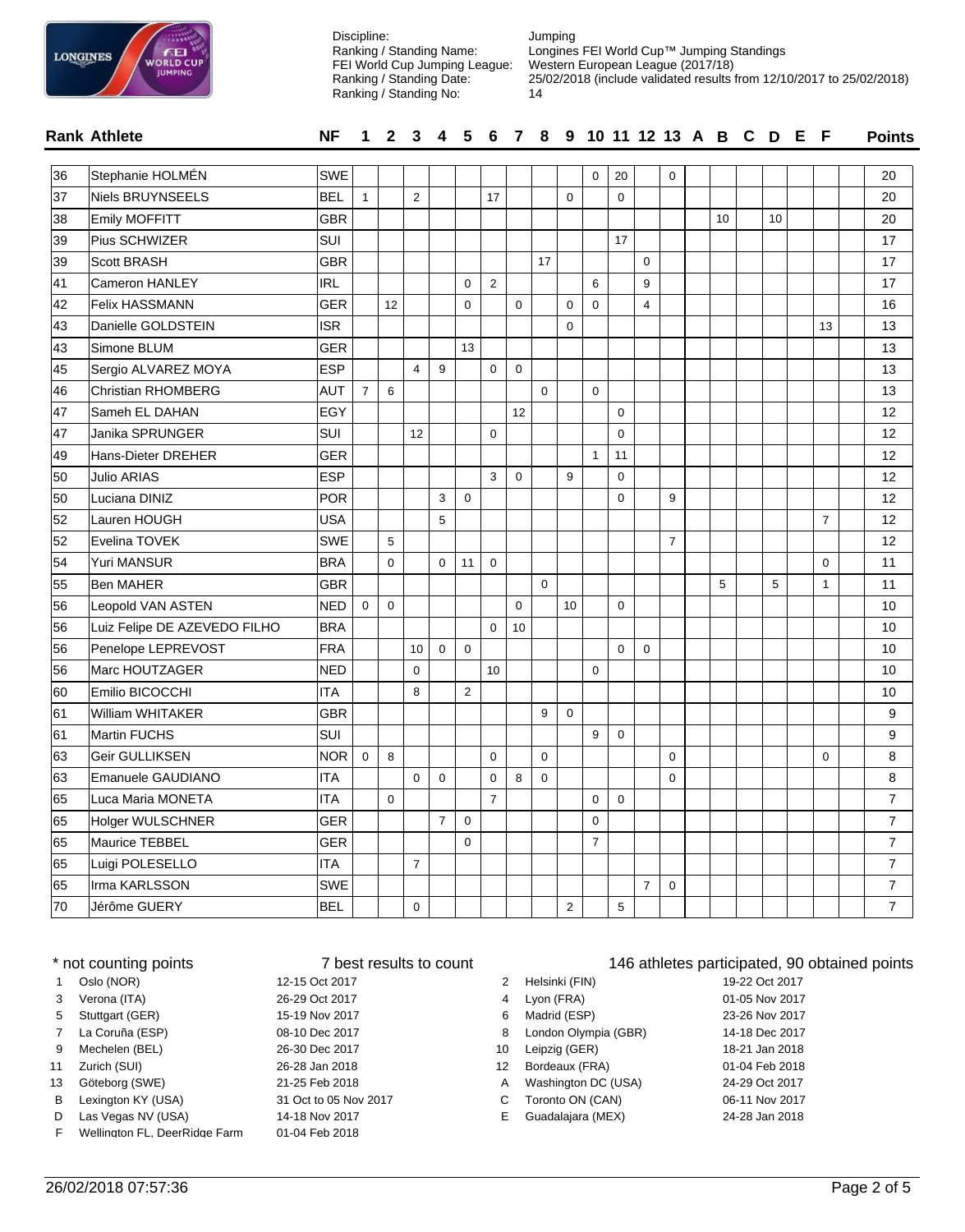

**Rank Athlete NF** Jumping Longines FEI World Cup™ Jumping Standings Western European League (2017/18) 25/02/2018 (include validated results from 12/10/2017 to 25/02/2018) 14 **Points** Discipline: Ranking / Standing Name: FEI World Cup Jumping League: Ranking / Standing Date: Ranking / Standing No: **1 2 3 4 5 6 7 8 9 10 11 12 13 A B C D E F**

| $\overline{71}$ | Romain DUGUET              | SUI        | $\mathbf 0$    | $\mathbf 0$    |             | $\mathbf 0$  |             |             |                |                | $\mathbf 0$ |                | 6              |                |                |          |                |  |  | 6              |
|-----------------|----------------------------|------------|----------------|----------------|-------------|--------------|-------------|-------------|----------------|----------------|-------------|----------------|----------------|----------------|----------------|----------|----------------|--|--|----------------|
| $\overline{71}$ | Cian O'CONNOR              | <b>IRL</b> |                |                | 6           |              |             |             |                | $\Omega$       |             |                |                |                |                |          |                |  |  | 6              |
| 71              | <b>Julien GONIN</b>        | <b>FRA</b> |                |                |             | $\mathbf{0}$ |             |             | 6              |                |             |                |                | $\mathbf 0$    |                |          |                |  |  | 6              |
| 74              | Werner MUFF                | <b>SUI</b> |                |                |             |              |             |             |                |                |             | $\overline{2}$ | $\overline{4}$ |                | $\mathbf 0$    |          |                |  |  | 6              |
| 75              | Shane BREEN                | IRL        |                | $\Omega$       |             |              | $\Omega$    |             | 5              |                |             |                |                |                |                |          |                |  |  | 5              |
| 75              | Athina ONASSIS             | <b>GRE</b> |                |                | 5           |              |             |             |                |                |             |                |                |                |                |          |                |  |  | 5              |
| 75              | Patrick STÜHLMEYER         | <b>GER</b> |                |                |             |              | 5           |             |                |                |             | $\mathbf 0$    |                |                |                |          |                |  |  | 5              |
| 78              | Christian KUKUK            | <b>GER</b> |                | $\Omega$       |             |              |             |             |                |                |             | $\overline{4}$ |                |                |                |          |                |  |  | 4              |
| 78              | Zoe CONTER                 | <b>BEL</b> | $\overline{4}$ |                | $\mathbf 0$ |              |             |             | $\Omega$       |                | $\mathbf 0$ |                |                |                |                |          |                |  |  | 4              |
| 78              | Jos VERLOOY                | BEL        | $\mathbf 0$    | $\overline{4}$ |             |              |             |             | $\mathbf 0$    |                | $\mathbf 0$ |                |                |                |                |          |                |  |  | 4              |
| 78              | <b>Gudrun PATTEET</b>      | <b>BEL</b> |                |                |             | 0            |             | $\mathbf 0$ | 4              |                | $\pmb{0}$   |                |                | $\mathsf 0$    |                |          |                |  |  | 4              |
| 82              | <b>Maximilian LILL</b>     | <b>GER</b> |                |                |             |              |             |             |                |                |             | 3              |                |                |                |          |                |  |  | 3              |
| 83              | Marie Valdar LONGEM        | <b>NOR</b> | $\overline{2}$ |                |             | $\mathbf 0$  | $\mathbf 0$ |             |                |                |             | 0              |                | $\mathbf 0$    |                |          |                |  |  | 2              |
| 83              | Amanda DERBYSHIRE          | <b>GBR</b> |                |                |             |              |             |             |                | $\Omega$       |             |                |                |                |                | $\Omega$ | $\overline{2}$ |  |  | $\overline{c}$ |
| 83              | <b>Alexis DEROUBAIX</b>    | <b>FRA</b> |                |                |             |              |             |             |                |                |             |                |                | $\overline{2}$ |                |          |                |  |  | $\overline{2}$ |
| 83              | Laura RENWICK              | <b>GBR</b> |                |                |             |              |             |             |                | $\overline{2}$ |             |                |                |                |                |          |                |  |  | $\overline{2}$ |
| 83              | Rolf-Göran BENGTSSON       | <b>SWE</b> |                |                |             |              |             |             |                |                |             |                |                |                | $\overline{2}$ |          |                |  |  | $\overline{c}$ |
| 83              | Paolo PAINI                | ITA        | $\mathbf 0$    | $\mathbf 0$    |             |              |             |             | $\overline{2}$ |                |             |                |                |                |                |          |                |  |  | $\overline{2}$ |
| 89              | Arthur Gustavo DA SILVA    | SUI        |                |                |             |              |             |             | $\mathbf{1}$   |                |             |                |                |                |                |          |                |  |  | $\mathbf{1}$   |
| 89              | <b>Gregory WATHELET</b>    | <b>BEL</b> | $\mathbf 0$    | $\mathbf{1}$   | $\mathbf 0$ |              |             |             |                |                | $\mathbf 0$ | $\mathbf 0$    |                | $\mathbf 0$    |                |          |                |  |  | 1              |
|                 | Cedric ANGOT               | <b>FRA</b> |                |                |             |              |             |             |                |                |             |                |                | $\Omega$       | $\mathbf 0$    |          |                |  |  | $\mathbf 0$    |
|                 | <b>John WHITAKER</b>       | <b>GBR</b> |                |                | $\mathbf 0$ |              |             |             |                |                |             |                |                |                |                |          |                |  |  | $\mathbf 0$    |
|                 | Jane RICHARD PHILIPS       | SUI        |                |                | $\mathbf 0$ |              |             |             | $\mathbf 0$    |                |             |                |                |                |                |          |                |  |  | $\mathbf 0$    |
|                 | Juan Carlos GARCIA         | <b>ITA</b> |                |                | $\mathbf 0$ |              |             |             |                |                |             |                |                |                |                |          |                |  |  | 0              |
|                 | Rodrigo PESSOA             | <b>BRA</b> |                |                |             |              |             |             |                |                |             |                |                |                |                |          | $\mathbf 0$    |  |  | $\mathbf 0$    |
|                 | <b>William FUNNELL</b>     | <b>GBR</b> | $\mathbf 0$    |                |             |              |             |             |                | $\mathbf 0$    |             |                |                |                |                |          |                |  |  | $\mathbf 0$    |
|                 | <b>Reynald ANGOT</b>       | <b>FRA</b> |                |                |             |              |             |             | $\Omega$       |                |             |                |                |                |                |          |                |  |  | $\Omega$       |
|                 | Meredith MICHAELS-BEERBAUM | <b>GER</b> | $\mathbf 0$    | $\mathbf 0$    |             |              |             |             |                |                |             |                |                |                |                |          |                |  |  | 0              |
|                 | Ludger BEERBAUM            | <b>GER</b> |                |                |             |              | $\mathbf 0$ | $\mathbf 0$ | $\mathbf 0$    |                | $\mathbf 0$ |                |                |                |                |          |                |  |  | 0              |
|                 | <b>Dermott LENNON</b>      | <b>IRL</b> |                |                |             | $\Omega$     |             |             |                |                |             |                |                |                |                |          |                |  |  | $\Omega$       |
|                 | Eric VAN DER VLEUTEN       | <b>NED</b> | $\mathbf 0$    | $\mathbf 0$    |             |              |             | $\mathbf 0$ |                |                |             |                |                | $\mathbf 0$    |                |          |                |  |  | $\mathbf 0$    |
|                 | Rene LOPEZ                 | COL        |                |                | $\mathbf 0$ |              |             |             |                |                |             |                |                |                |                |          |                |  |  | $\mathbf 0$    |
|                 | Markus BEERBAUM            | <b>GER</b> |                |                |             |              | $\mathbf 0$ |             |                |                |             |                |                |                |                |          |                |  |  | $\Omega$       |
|                 | Pilar Lucrecia CORDON      | <b>ESP</b> |                |                |             |              |             |             | 0              |                |             |                |                |                |                |          |                |  |  | 0              |
|                 | Angelie VON ESSEN          | <b>SWE</b> |                |                |             |              |             |             | $\mathbf 0$    |                |             |                |                |                |                |          |                |  |  | $\Omega$       |

| * not counting points |                               | 7 best results to count |    |                      | 146 athletes participated, 90 |
|-----------------------|-------------------------------|-------------------------|----|----------------------|-------------------------------|
|                       | Oslo (NOR)                    | 12-15 Oct 2017          |    | Helsinki (FIN)       | 19-22 Oct 2017                |
| 3                     | Verona (ITA)                  | 26-29 Oct 2017          | 4  | Lyon (FRA)           | 01-05 Nov 2017                |
| 5                     | Stuttgart (GER)               | 15-19 Nov 2017          | 6  | Madrid (ESP)         | 23-26 Nov 2017                |
|                       | La Coruña (ESP)               | 08-10 Dec 2017          | 8  | London Olympia (GBR) | 14-18 Dec 2017                |
| 9                     | Mechelen (BEL)                | 26-30 Dec 2017          | 10 | Leipzig (GER)        | 18-21 Jan 2018                |
| 11                    | Zurich (SUI)                  | 26-28 Jan 2018          | 12 | Bordeaux (FRA)       | 01-04 Feb 2018                |
| 13                    | Göteborg (SWE)                | 21-25 Feb 2018          | Α  | Washington DC (USA)  | 24-29 Oct 2017                |
| B                     | Lexington KY (USA)            | 31 Oct to 05 Nov 2017   | C  | Toronto ON (CAN)     | 06-11 Nov 2017                |
| D                     | Las Vegas NV (USA)            | 14-18 Nov 2017          | E. | Guadalajara (MEX)    | 24-28 Jan 2018                |
|                       | Wellington FL, DeerRidge Farm | 01-04 Feb 2018          |    |                      |                               |

### 146 athletes participated, 90 obtained points

|    | Helsinki (FIN)       | 19-22 Oct 2017 |
|----|----------------------|----------------|
| ı  | Lyon (FRA)           | 01-05 Nov 2017 |
| s. | Madrid (ESP)         | 23-26 Nov 2017 |
| 3  | London Olympia (GBR) | 14-18 Dec 2017 |
| )  | Leipzig (GER)        | 18-21 Jan 2018 |
|    | Bordeaux (FRA)       | 01-04 Feb 2018 |
| ł  | Washington DC (USA)  | 24-29 Oct 2017 |
| ;  | Toronto ON (CAN)     | 06-11 Nov 2017 |
| Ξ  | Guadalajara (MEX)    | 24-28 Jan 2018 |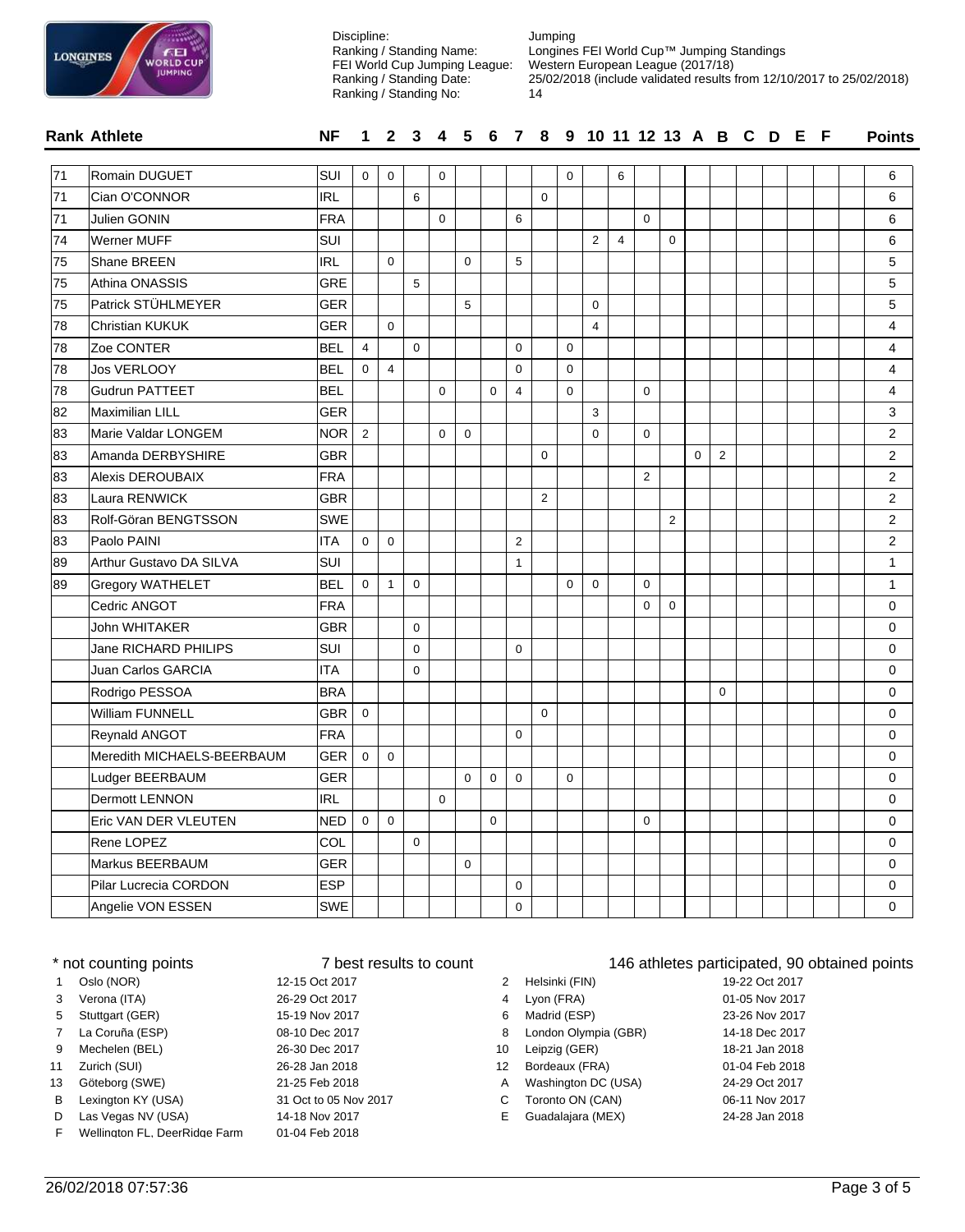| <b>LONGINES</b> | ÆΕ<br><b>WORLD CUP</b><br><b>JUMPING</b> |
|-----------------|------------------------------------------|
|                 |                                          |

| <b>WORLD CUP</b><br><b>JUMPING</b> |            |                |              |             | FEI World Cup Jumping League:<br>Ranking / Standing Date:<br>Ranking / Standing No: |             |             |                  | 14          |             | Western European League (2017/18) |             |             |             |  |                                   |             |             | 25/02/2018 (include validated results from 12/10/2017 to 25/02/2018) |
|------------------------------------|------------|----------------|--------------|-------------|-------------------------------------------------------------------------------------|-------------|-------------|------------------|-------------|-------------|-----------------------------------|-------------|-------------|-------------|--|-----------------------------------|-------------|-------------|----------------------------------------------------------------------|
| <b>Rank Athlete</b>                | <b>NF</b>  | 1              | $\mathbf{2}$ | 3           | 4                                                                                   |             |             |                  |             |             |                                   |             |             |             |  | 5 6 7 8 9 10 11 12 13 A B C D E F |             |             | <b>Points</b>                                                        |
| Niklaus RUTSCHI                    | <b>SUI</b> |                |              |             |                                                                                     |             |             |                  |             |             |                                   | $\mathbf 0$ |             |             |  |                                   |             |             | 0                                                                    |
| <b>Guy WILLIAMS</b>                | <b>GBR</b> |                |              |             |                                                                                     |             |             |                  | 0           |             |                                   |             |             |             |  |                                   |             |             | $\mathbf 0$                                                          |
| Mario STEVENS                      | GER        |                |              |             |                                                                                     |             |             |                  |             |             | $\Omega$                          |             |             |             |  |                                   |             |             | 0                                                                    |
| Paola AMILIBIA                     | <b>ESP</b> |                |              |             |                                                                                     |             |             |                  |             |             |                                   |             |             |             |  |                                   | $\mathbf 0$ |             | 0                                                                    |
| Johnny PALS                        | <b>NED</b> |                |              |             |                                                                                     |             | $\mathbf 0$ |                  |             | $\mathbf 0$ |                                   |             |             |             |  |                                   |             |             | 0                                                                    |
| Alexandra PAILLOT                  | FRA        |                |              |             | $\mathbf 0$                                                                         |             |             |                  |             |             |                                   |             |             |             |  |                                   |             | $\mathbf 0$ | 0                                                                    |
| Thomas SANDGAARD                   | DEN        |                |              |             |                                                                                     |             |             |                  |             |             |                                   |             |             | 0           |  |                                   |             |             | 0                                                                    |
| Pedro VENISS                       | <b>BRA</b> |                |              |             |                                                                                     | 0           |             |                  |             |             |                                   |             |             |             |  |                                   |             |             | 0                                                                    |
| Duarte SEABRA                      | <b>POR</b> |                |              |             |                                                                                     |             |             |                  |             |             |                                   |             | $\mathbf 0$ |             |  |                                   |             |             | 0                                                                    |
| Michael JUNG                       | GER        |                |              |             |                                                                                     |             |             |                  |             |             |                                   |             |             | $\mathbf 0$ |  |                                   |             |             | 0                                                                    |
| <b>Olivier ROBERT</b>              | FRA        | $\mathbf 0$    | $\Omega$     |             | $\mathbf 0$                                                                         |             |             | $\mathbf 0$      | $\mathbf 0$ |             |                                   |             | $\Omega$    |             |  |                                   |             |             | 0                                                                    |
| Marco KUTSCHER                     | GER        | $\mathbf 0$    |              |             |                                                                                     |             |             |                  |             |             |                                   |             |             |             |  |                                   |             |             | 0                                                                    |
| Alain JUFER                        | SUI        |                |              |             |                                                                                     |             |             |                  |             |             |                                   | 0           |             |             |  |                                   |             |             | 0                                                                    |
| Wilm VERMEIR                       | <b>BEL</b> |                |              |             |                                                                                     |             |             |                  | $\mathbf 0$ | $\mathbf 0$ |                                   |             |             |             |  |                                   |             |             | 0                                                                    |
| Gerardo MENENDEZ MIERES            | <b>ESP</b> |                |              |             |                                                                                     |             |             | $\mathbf 0$      |             |             |                                   |             |             |             |  |                                   |             |             | $\mathbf 0$                                                          |
| Thomas VELIN                       | <b>DEN</b> | $\mathbf 0$    | $\mathbf 0$  |             |                                                                                     |             |             |                  |             |             |                                   |             |             |             |  |                                   |             |             | $\mathbf 0$                                                          |
| <b>Billy TWOMEY</b>                | IRL        |                |              |             |                                                                                     |             |             | $\mathbf 0$      |             |             |                                   |             |             |             |  |                                   |             |             | 0                                                                    |
| Julia HOUTZAGER-KAYSER             | <b>AUT</b> |                |              |             |                                                                                     |             | $\mathbf 0$ |                  |             |             |                                   |             |             |             |  |                                   |             |             | 0                                                                    |
| <b>Robert SMITH</b>                | <b>GBR</b> |                |              |             |                                                                                     |             |             |                  | $\mathbf 0$ |             |                                   |             |             |             |  |                                   |             |             | 0                                                                    |
| Anna-Julia KONTIO                  | FIN        |                |              |             |                                                                                     |             |             |                  | $\mathbf 0$ | $\mathbf 0$ | $\mathbf 0$                       | $\mathbf 0$ |             |             |  |                                   |             |             | 0                                                                    |
| <b>Frank SCHUTTERT</b>             | <b>NED</b> |                |              |             | $\mathbf 0$                                                                         | $\mathbf 0$ |             |                  |             |             |                                   |             |             |             |  |                                   |             |             | 0                                                                    |
| Juulia JYLÄS                       | <b>FIN</b> | $\mathbf 0$    | $\mathbf 0$  |             | $\mathbf 0$                                                                         |             | $\mathbf 0$ | $\mathbf 0$      |             |             |                                   |             |             |             |  |                                   |             |             | 0                                                                    |
| Marit Haarr SKOLLERUD              | <b>NOR</b> | $\mathbf 0$    |              | $\mathbf 0$ |                                                                                     | $\mathbf 0$ |             |                  |             | $\mathbf 0$ |                                   | $\mathbf 0$ |             |             |  |                                   |             |             | 0                                                                    |
| Luca MARZIANI                      | IITA       |                |              | $\Omega$    |                                                                                     |             |             |                  |             |             |                                   |             |             |             |  |                                   |             |             | 0                                                                    |
| <b>Tobias MEYER</b>                | GER        |                | $\Omega$     |             | $\mathbf 0$                                                                         |             |             |                  |             |             |                                   |             |             |             |  |                                   |             |             | $\mathbf 0$                                                          |
| Victoria GULLIKSEN                 | <b>NOR</b> |                | $\Omega$     |             |                                                                                     |             | $\mathbf 0$ | $\boldsymbol{0}$ |             |             |                                   |             |             | $\mathbf 0$ |  |                                   |             |             | 0                                                                    |
| Dayro ARROYAVE                     | <b>COL</b> |                |              |             |                                                                                     |             |             |                  |             | $\mathbf 0$ |                                   |             |             |             |  |                                   |             |             | 0                                                                    |
| Michael DUFFY                      | IRL        |                |              |             |                                                                                     |             |             |                  |             | 0           |                                   |             |             |             |  |                                   |             |             | 0                                                                    |
| <b>Reed KESSLER</b>                | <b>USA</b> |                |              |             |                                                                                     |             |             |                  |             |             | $\mathbf 0$                       |             |             |             |  |                                   |             |             | 0                                                                    |
| Abdel SAID                         | EGY        | $\overline{0}$ |              | $\mathbf 0$ |                                                                                     |             |             |                  |             |             |                                   |             |             |             |  |                                   |             |             | 0                                                                    |
| Rodrigo Giesteira ALMEIDA          | POR        |                |              |             |                                                                                     |             |             |                  |             | 0           | $\mathbf 0$                       |             |             |             |  |                                   |             |             | 0                                                                    |
| Edward LEVY                        | FRA        |                |              |             | $\mathbf 0$                                                                         |             |             |                  |             |             |                                   |             |             |             |  |                                   |             |             | 0                                                                    |
| Harm LAHDE                         | GER        |                | 0            |             |                                                                                     |             |             |                  |             |             |                                   |             |             |             |  |                                   |             |             | $\mathbf 0$                                                          |
| Michael G DUFFY                    | <b>IRL</b> |                |              |             |                                                                                     |             |             |                  |             |             | $\mathsf 0$                       |             |             |             |  |                                   |             |             | 0                                                                    |
| Paul KENNEDY                       | <b>IRL</b> |                |              |             | $\mathbf 0$                                                                         |             |             |                  |             |             |                                   |             |             |             |  |                                   |             |             | $\mathbf{0}$                                                         |

Jumping

Discipline:

Ranking / Standing Name:

Longines FEI World Cup™ Jumping Standings

| * not counting points |                               | 7 best results to count |    | 146 athletes participated, 90 |                |  |  |  |
|-----------------------|-------------------------------|-------------------------|----|-------------------------------|----------------|--|--|--|
| $\mathbf{1}$          | Oslo (NOR)                    | 12-15 Oct 2017          |    | Helsinki (FIN)                | 19-22 Oct 2017 |  |  |  |
| 3                     | Verona (ITA)                  | 26-29 Oct 2017          | 4  | Lyon (FRA)                    | 01-05 Nov 2017 |  |  |  |
| 5                     | Stuttgart (GER)               | 15-19 Nov 2017          | 6  | Madrid (ESP)                  | 23-26 Nov 2017 |  |  |  |
| $7^{\circ}$           | La Coruña (ESP)               | 08-10 Dec 2017          | 8  | London Olympia (GBR)          | 14-18 Dec 2017 |  |  |  |
| 9                     | Mechelen (BEL)                | 26-30 Dec 2017          | 10 | Leipzig (GER)                 | 18-21 Jan 2018 |  |  |  |
| 11                    | Zurich (SUI)                  | 26-28 Jan 2018          | 12 | Bordeaux (FRA)                | 01-04 Feb 2018 |  |  |  |
| 13                    | Göteborg (SWE)                | 21-25 Feb 2018          | A  | Washington DC (USA)           | 24-29 Oct 2017 |  |  |  |
| B                     | Lexington KY (USA)            | 31 Oct to 05 Nov 2017   | C. | Toronto ON (CAN)              | 06-11 Nov 2017 |  |  |  |
| D                     | Las Vegas NV (USA)            | 14-18 Nov 2017          | E. | Guadalajara (MEX)             | 24-28 Jan 2018 |  |  |  |
| F.                    | Wellington FL, DeerRidge Farm | 01-04 Feb 2018          |    |                               |                |  |  |  |

## 146 athletes participated, 90 obtained points

| 2 | Helsinki (FIN)       | 19-22 Oct 2017 |
|---|----------------------|----------------|
| 4 | Lyon (FRA)           | 01-05 Nov 2017 |
| 6 | Madrid (ESP)         | 23-26 Nov 2017 |
| 8 | London Olympia (GBR) | 14-18 Dec 2017 |
| 0 | Leipzig (GER)        | 18-21 Jan 2018 |
| 2 | Bordeaux (FRA)       | 01-04 Feb 2018 |
| Ą | Washington DC (USA)  | 24-29 Oct 2017 |
| С | Toronto ON (CAN)     | 06-11 Nov 2017 |
| F | Guadalajara (MFX)    | 24-28 Jan 2018 |